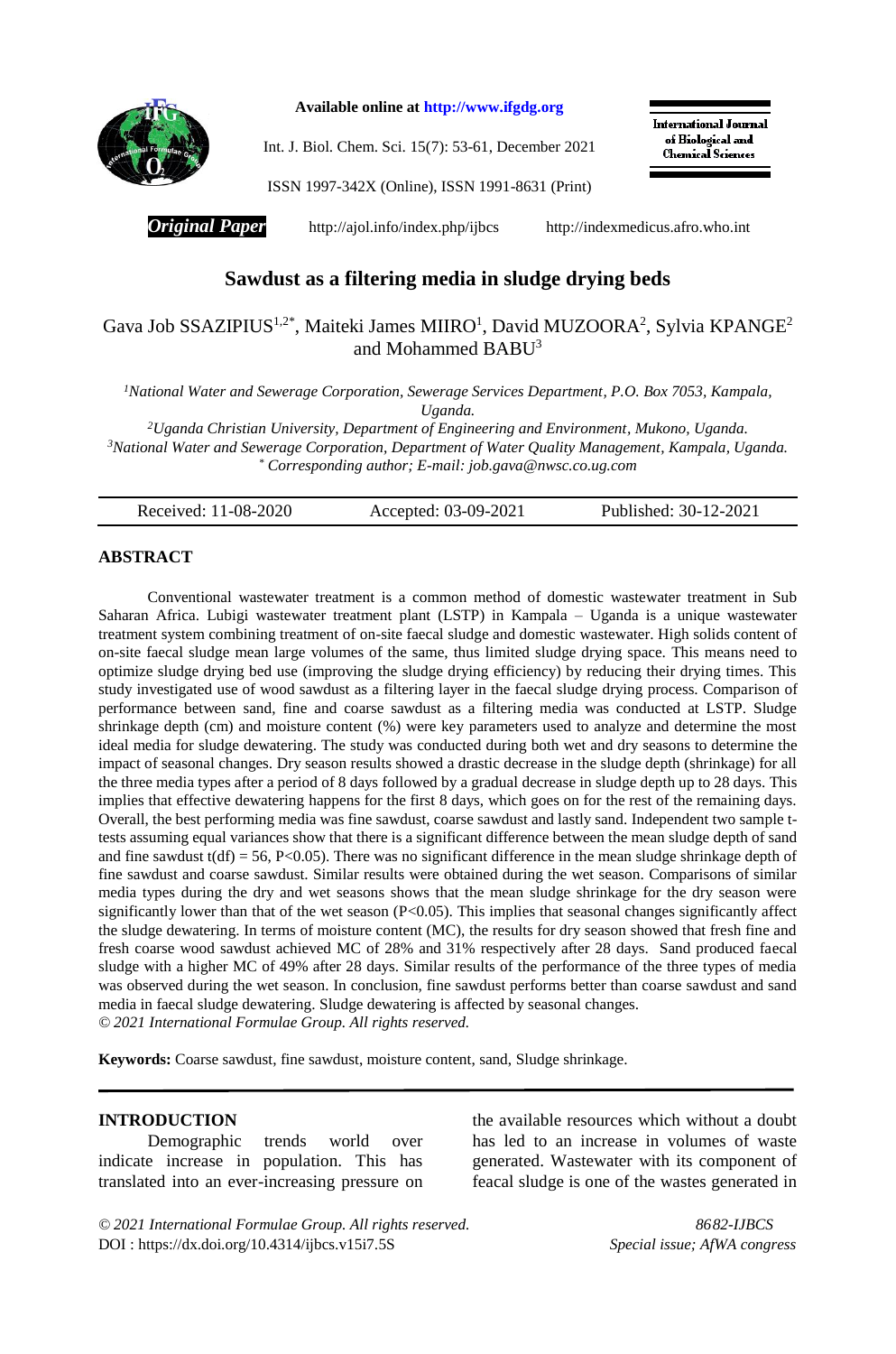large quantities. This means challenges as far as its management is concerned, which translates into both an environmental pollution and public health threat. These large sludge quantities, if not well managed well, call for vast storage space. Such space is not readily available making the accumulating sludge a public nuisance. To properly dispose it off, strict regulations must be adhered to, to meet environmental standards (Andreoli et al., 2007).

Treatment techniques will vary from plant to plant depending on the raw sewage quality received (Yeqing et al., 2013). These may involve characterisation, stabilisation, dewatering, thermal processing, agricultural reuse (for that whose content of organic matter and nutrients is high and thus beneficial) and or its eventual disposal (Metcalf and Eddy, 2004).

One of the techniques used in sludge management is the unplanted drying beds as case is at LSTP. This employs natural drying techniques of evaporation and percolation, driven by the area's temperature and humidity (Strande et al., 2014). From the above it is clear that large Sludge volumes are generated which require innovative mass and volume reduction treatment techniques.

Ordinarily, sand acts as a filtering media for which this research studied sawdust as its potential replacement with gravel maintained as the draining medium. Sawdust, a by-product of the sawing processes has various agricultural uses (mulching, animal bedding, and soil conditioner), construction and as an energy source (Forest laboratory services, 1969).

According to Kufour (2010), sawdust has exhibited abilities to act as a sludge conditioner in the dewatering process on sand sludge drying beds. This resulted in reduction in the sludge dewatering times for different sludge to sawdust mixed ratios. The sludge drying period of about 2 months taken to dewater the sludge at LSTP is longer than the design period of 1- 1.5 months. This is despite the beds having plastic roofing sheets to enhance the dewatering process. The need to reduce this long drying period coupled with sawdust availability (from the prior mentioned sawing processes), presented the opportunity to beneficially dispose it off and informed the decision and need to conduct this research.

The importance of sludge management under the environmental management of solid waste, emphasising waste minimisation and increased reuse/recycling as strategies is clearly outlined in Agenda 21 (Andreoli et al., 2007). From this conference, innovative sustainable treatment and disposal methods in the management of sludge were deemed necessary.

With the feacal sludge source majorly being the human gut, presence of pathogens with potential to pose a public health risk (cause disease), or be hazardous/toxic due to presence of/interaction with organic and inorganic contaminants is a must. All these factors deem it environmentally harmful (McGhee, 1991), for which, its treatment and proper handling cannot be underestimated. Goal 6 of the globally set Sustainable Development Goals (SDGs) earmarks sludge management as a means of availing sustainable yet manageable water and sanitation for all. The impact of this would have a direct bearing on goal 12 targeting waste recycling through sustainable consumption and production patterns.

Article 3 of the Bamako convention stipulates banning of the importation of hazardous wastes to Africa, aided by their management through transboundary movement controls. It further emphasizes proper treatment measures as a means to minimize their generation. This would lead to a healthier environment through reduced pollution. Presence of pathogenic as well as other environmentally contaminating constituents in the sludge, renders it as a hazardous waste, for which this convention predominantly addresses itself.

Mathney and Jennifer (2011), according to U.S. Environmental Protection Agency (EPA), defines sewage sludge as the solid, semi-solid, or liquid residue formed after domestic sewage treatment. This residue can comprise the beneficial by-product referred to as bio-solids or suspended solids or liquids requiring treatment after removal from the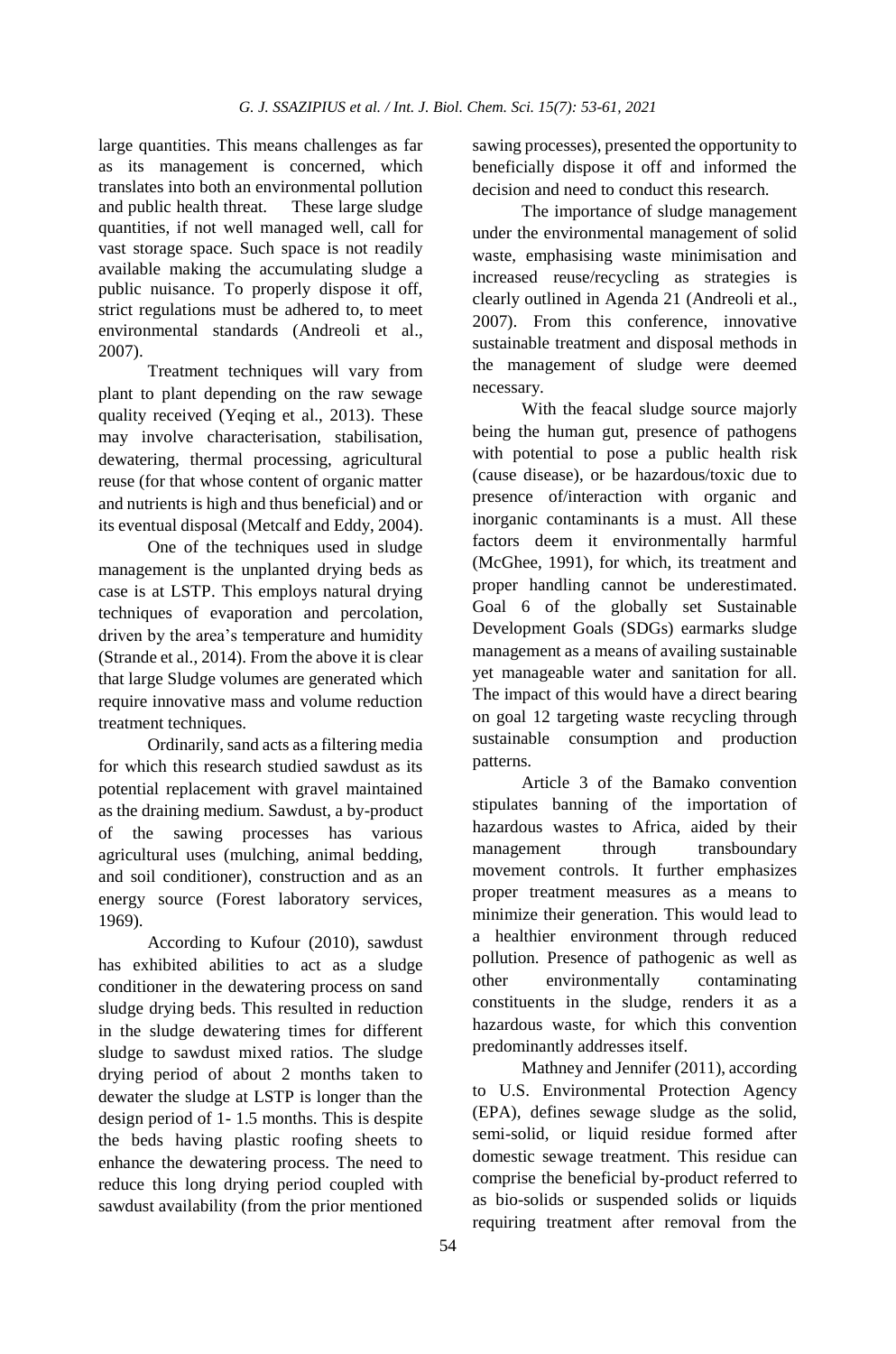liquid stream before disposal (Jenkins and Nolasco, 2015).

Faecal sludge (FS) is obtained from onsite sanitation technologies, with the transportation means being cesspool emptier trucks, aquavacs, etc. and not through sewer lines. It takes on the form of raw or partially digested, slurry or semisolids, and formed after the faecal sanitation chain (storage, collection, transportation and treatment) of combinations of excreta and black water, with or without greywater (Strande et al., 2014), as shown in Figure 2 below. Examples of onsite sanitation technologies include pit latrines, sewered public ablution blocks, septic tanks, aqua privies, and dry toilets (onsite sanitation appurtenances). It doesn't have a uniform composition, nor is it of the same quantity and concentration. The sludge comprises of a solid and liquid fraction as in studies by Garg and Neeraj (2009), Yeqing et al. (2013) and Jenkins and Nolasco (2015).

Five groups of pathogenic organisms are majorly known, namely; bacteria, fungi, viruses, protozoa and helminths. These are mostly found in faecal matter of animal and humans which means that they are present in human systems. The treatment process concentrates most of these pathogens initially present in the incoming wastewater into the sludge. Therefore, how this sludge is handled is of utmost importance (Andreoli et al., 2007).

Reduction of sludge volume and alteration of its properties prior to its transport, disposal and or use are the main objectives of treating it, for which several technologies are employed. Some of these technologies for which the sludge is treated before it is disposed off include but not excluded to digestion, thickening, stabilisation, drying and dewatering. During these processes, excess water and heavy metals are removed as well as killing off the pathogens.

It employs physical processes such as evaporation, evapotranspiration, filtration, gravity, surface charge attraction, centrifugal force and pressure (Strande et al., 2014). As a process, it reduces the moisture content and volume of the sludge, which increases its solid content. This enables considerable amounts of sludge to be treated/dried, transported and hence disposed of.

With the reduced dried sludge volumes (cake), means transportation of a product with a more relevant solids content, otherwise impossible in its liquid form. By this, through pathogen reduction, stabilization of organic matter and nutrients, and the safe end use or disposal of treatment end products, the objectives of ensuring environmental protection and public health safety are achieved (Strande et al., 2014). Key targets of odour and putrescible control, are achieved by this method which is undertaken before most disposal methods (Metcalf and eddy, 2004). Several dewatering techniques exist, either mechanical or natural, but all being physical processes.

These involve natural processes of evaporation and percolation which include lagoon and drying beds which may be planted or unplanted. The natural dewatering method used was one of the Conventional sand drying beds, which is the most used sludge drying technique worldwide. Several factors affect and therefore are key in informing their design and usage. Among these are weather conditions, sludge characteristics, land values, closeness of the residents to the site, as well as conditioning aid use (US EPA, 1974). These beds can be open or covered.

The general drying bed lay out usually consists of a rectangular tank, of masonry or concrete walls and a concrete floor, with the details as elaborated by Wang et al. (1986). The natural process of evaporation and filtration are the main drivers of dewatering and drying of the sludge in the sand drying beds. As a multiphase process dewatering consists of the liquid, plastic and solid phase. For much of the dewatering period, the water easily percolates through the draining bed (liquid phase) up to the moment when the sludge changes into a thick pasty mass, the plastic phase (Andreoli et al., 2007). This is further aided by the additional exposure of the sludge area through the developed cracks in it.

Good weather and the sludge condition can enable to obtain a cake of 40-45% solids in 2-6 weeks (Wang et al., 1986). It however,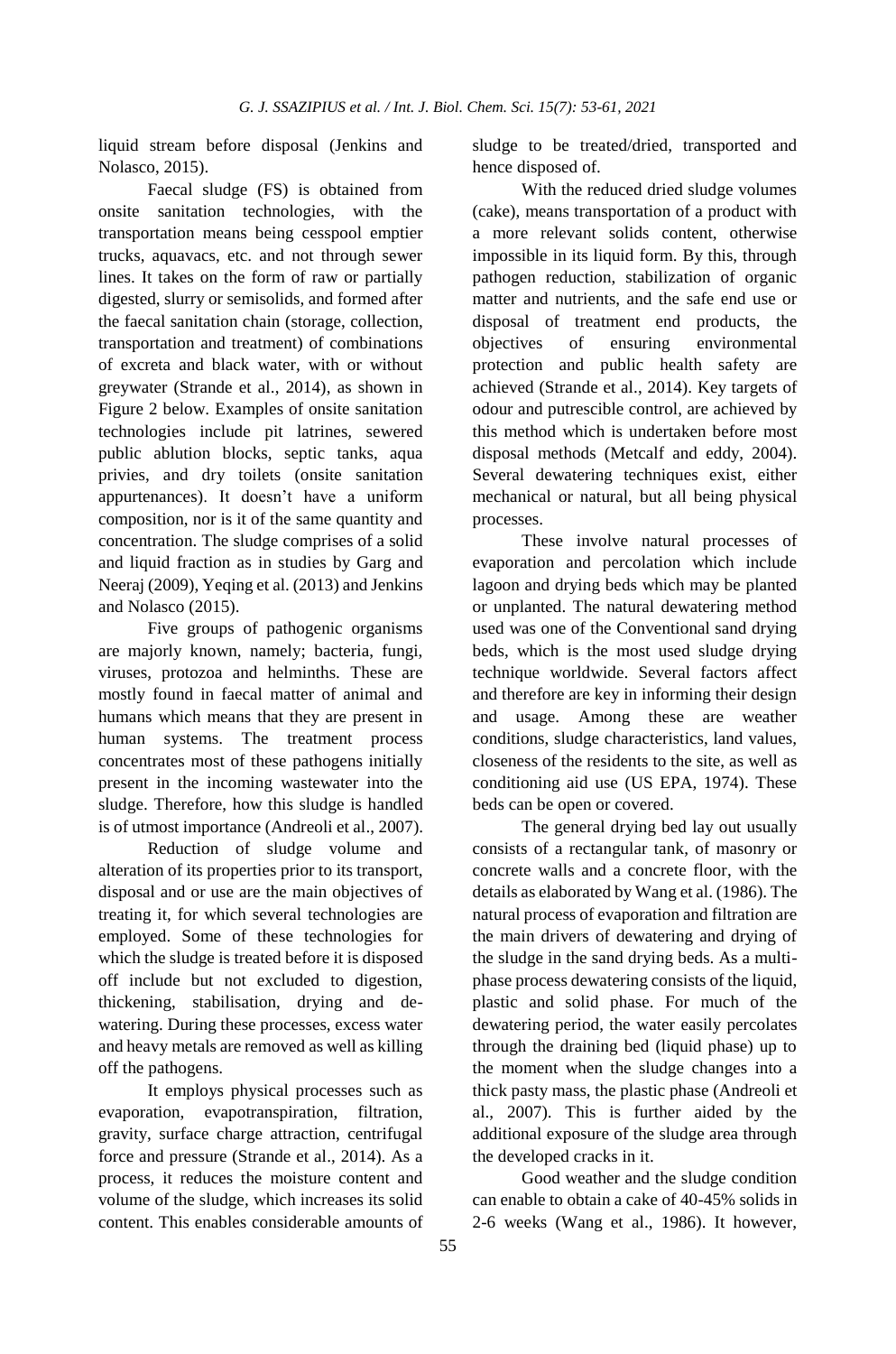must be noted that drying beds, besides achieving dewatering, do not aid stabilisation, nor pathogen removal, although biodegradation may occur to some extent (Strande et al., 2014). As a result, presence of any pollutants within the sludge would remain in it and or the resultant leachate.

According to Manga et al. (2016) research in Uganda, it was realised that it 100% helminth eggs removal efficiency from the percolate was attained meaning that the dewatered solids retain them. As such further treatment of the dewatered dry sludge is required before its use. Total solid (TS) content of at least 25% is fit for removal regardless of the different sludge treatment technologies.

Also referred to as wood dust, is among the wood processing by products besides chippings, slabs, off cuts and shavings (Tiough, 2016). It is a tiny – sized powdery wood waste in saw milling and wood industries with their particle size largely dependent on the wood type, saw teeth and purpose for which it is to be used (Maharani et al., 2010). Such industries are quite numerous in Uganda from which varying shape and sizes of sawdust can be obtained. What endears the sawdust for its use are its absorptive, abrasive, bulky and fibrous, nonconductive and granular properties (Forest product laboratory, 1969), for which challenges as far as its disposal as a waste are negated. This study investigated use of wood sawdust as a filtering layer in the faecal sludge drying process.

## **MATERIALS AND METHODS**

This involved setting up model beds of 1  $m<sup>3</sup>$  volume capacity with 1  $m<sup>2</sup>$  effective drying area covered with tarpaulin structure. The study was carried out in the wet and dry seasons.

Three of the beds were used for the first cycle (dry season) while five were used in the second cycle (wet season).

In first cycle, all model beds comprised of course and fine aggregates, but differing in filtering layers (sand, course sawdust and fine sawdust); while in second cycle, besides the known media, also reused course and fine sawdust were included as filtering layers.

Bed construction consisted of a raised plinth wall approximately 1 m from the ground surface. The drying beds contained a supporting layer of gravel (fine and coarse) with a depth of 30 cm and sizes ranging from 5-10 mm and 10-19 mm. This was placed on the under drains which consisted of a PVC pipe. The sand-sawdust mixture serving as a filtering media, was placed on the gravel at a depth of 20 cm. The sand was washed and dirt free, having an effective size of 0.2-0.6 mm with a uniformity coefficient of 2.833. Sludge was pumped into each bed to a height of 30 cm. Each of the beds was constructed in triplicate and arranged in a randomized block design.

The change in depth of the sludge layer was measured after every 24 hours, using a 2m long tape measure to determine reduction in depth of sludge due to filtration and evaporation. Samples from the bed were collected with an interval of 7 days for monitoring moisture content and initial total solids. This was done until the desired moisture content of the cake at which harvesting occurs was achieved.

Phase changes of the sludge in the beds were monitored i.e. liquid, plastic and solid phase. Sludge changed from liquid to plastic phase when the percolation stopped. A change from plastic to solid phase was realized when cracks formed on the surface of the sludge. These which were deep to an extent that the filtering media could be seen.

The total number of days taken for complete dewatering was noted and recorded. Dewatering was considered complete when the solid phase was reached, moisture content for dried solid was reached (30%-40%) and the percolate from the drying bed stopped. At this point, the dewatered sludge could be easily removed with a spade. Two dewatering cycles were conducted and monitored for a period of 1 month each.

#### **Moisture content determination**

The moisture content of the sludge was determined using the gravimetric method. This is done to determine the variation of the moisture content of the sludge before and after drying and was done in a laboratory. It is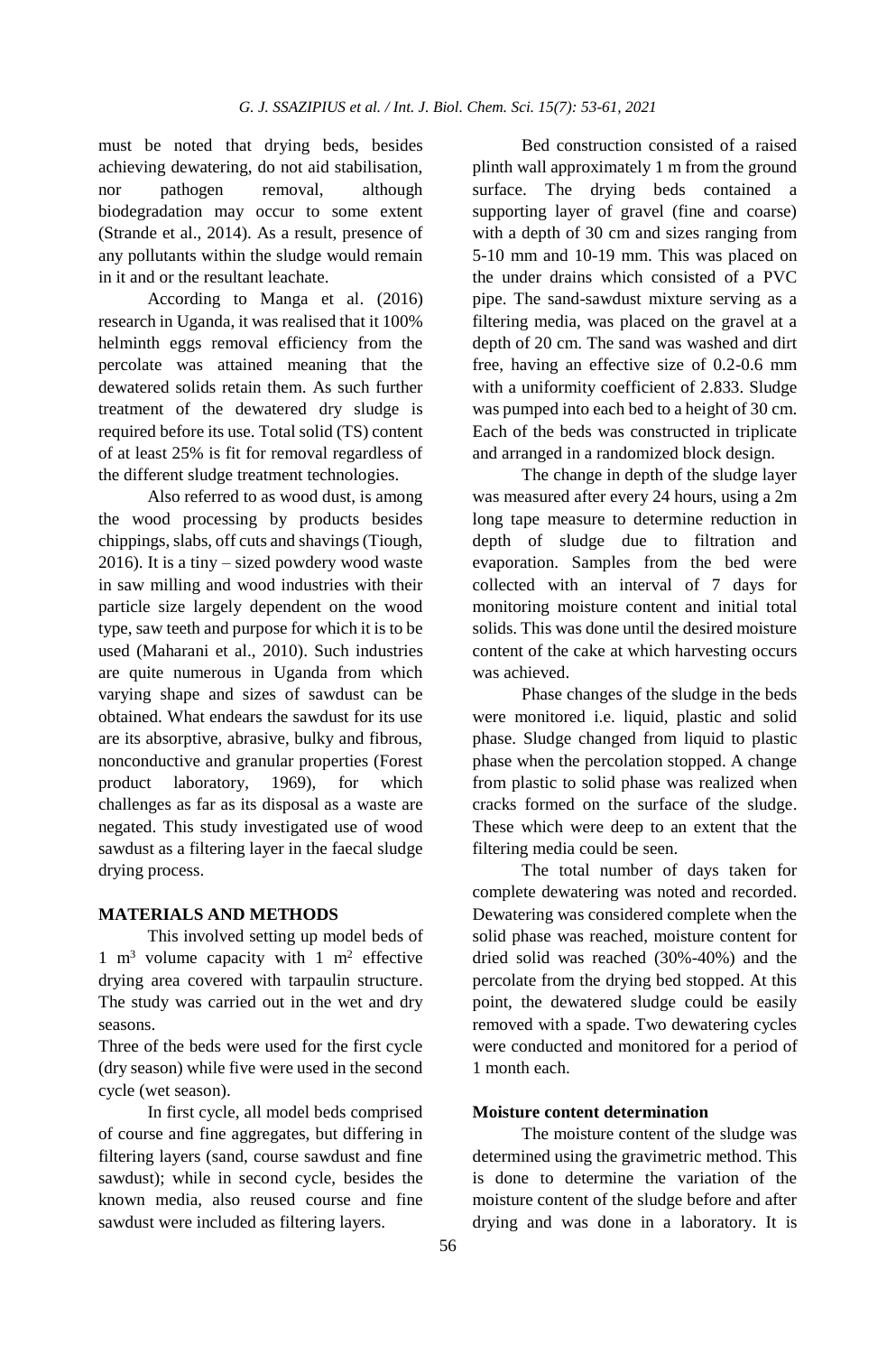expressed by weight as the ratio of the mass of water present to the dry weight of the sludge sample. The materials used included: a drying oven, analytical balance, aluminium weigh tins, Auger or tool to collect sample and a Crucible.

Moisture content is the mass fraction determined as the loss on mass after the specified drying process. It is expressed as a Percentage or in milligrams.

#### **Calculation**

The percentage moisture content (MC) is expressed as below:

#### **Moisture content (%) = (Mw-Md)/ Mw\*100**

Mw= mass of wet sample

Md= mass of dry sample The procedure involved:

Placing the crucible in an oven for 30 minutes to remove all moisture, weighing the crucible, and recording its weight.

Placing a sample of about 10g in the crucible and record this weight as (wet sludge + crucible).

Placing the sample in the oven at  $105^{\circ}$ C for at least 7 hours.

Weighing the sample, and recording this weight as weight of (dry sludge + crucible).

Return the sample to the oven and dry several times between intervals of 30-60 minutes, and determine the weight of (dry sludge +crucible). Repeat above step until there is no difference between any two consecutive measurements of the weight of (dry sludge and crucible).



**Figure 1:** Sludge being dried in one of the unplanted covered sludge drying beds at LSTP, Kampala, Uganda.



Figure 2: Faecal sludge management chain.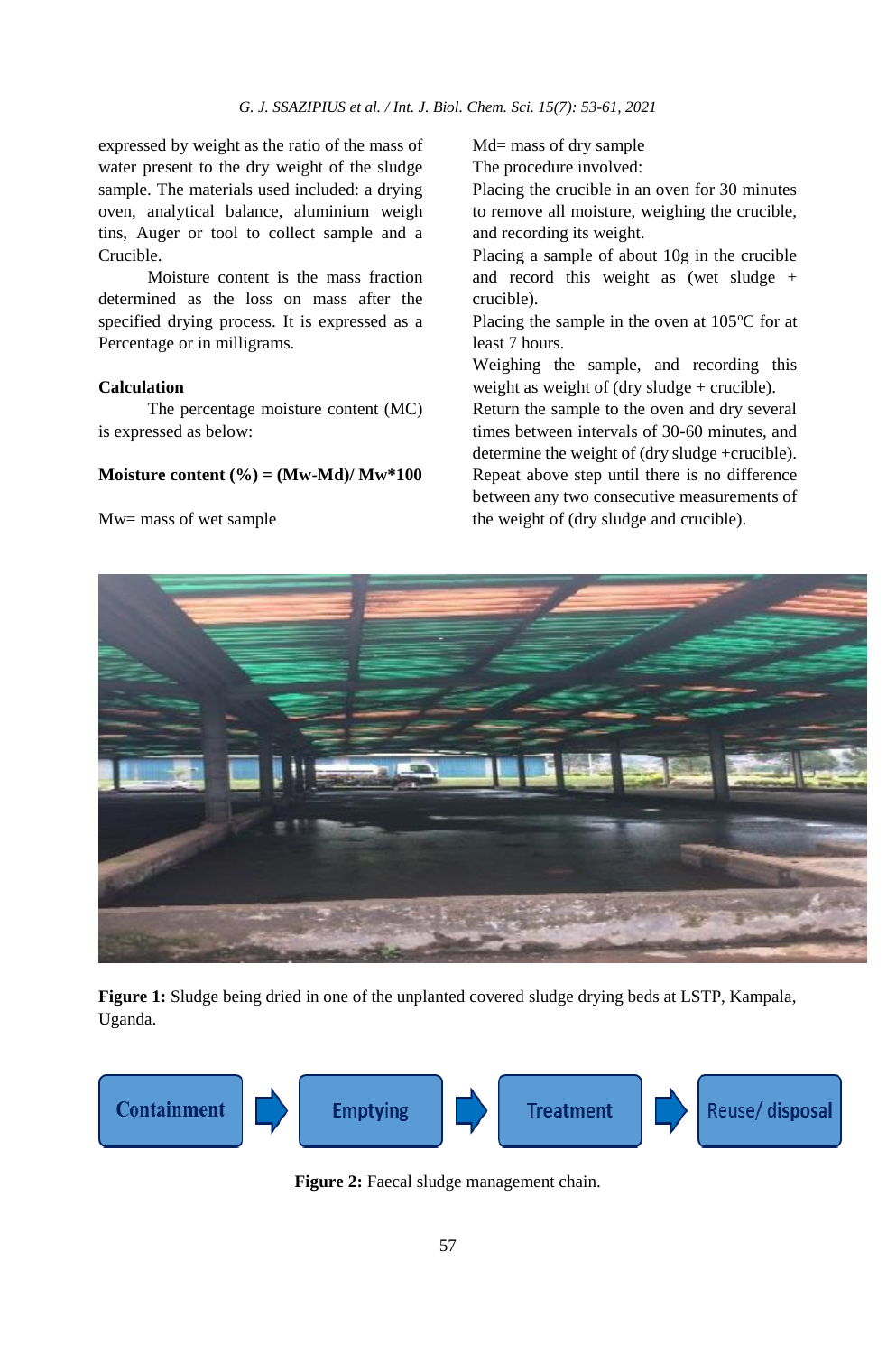*G. J. SSAZIPIUS et al. / Int. J. Biol. Chem. Sci. 15(7): 53-61, 2021*



**Figure 3:** Layout of different filtering profiles of model drying beds.



**Figure 4:** Graph showing trend of sludge dewatering process in the different filtering bed profiles (Wet season).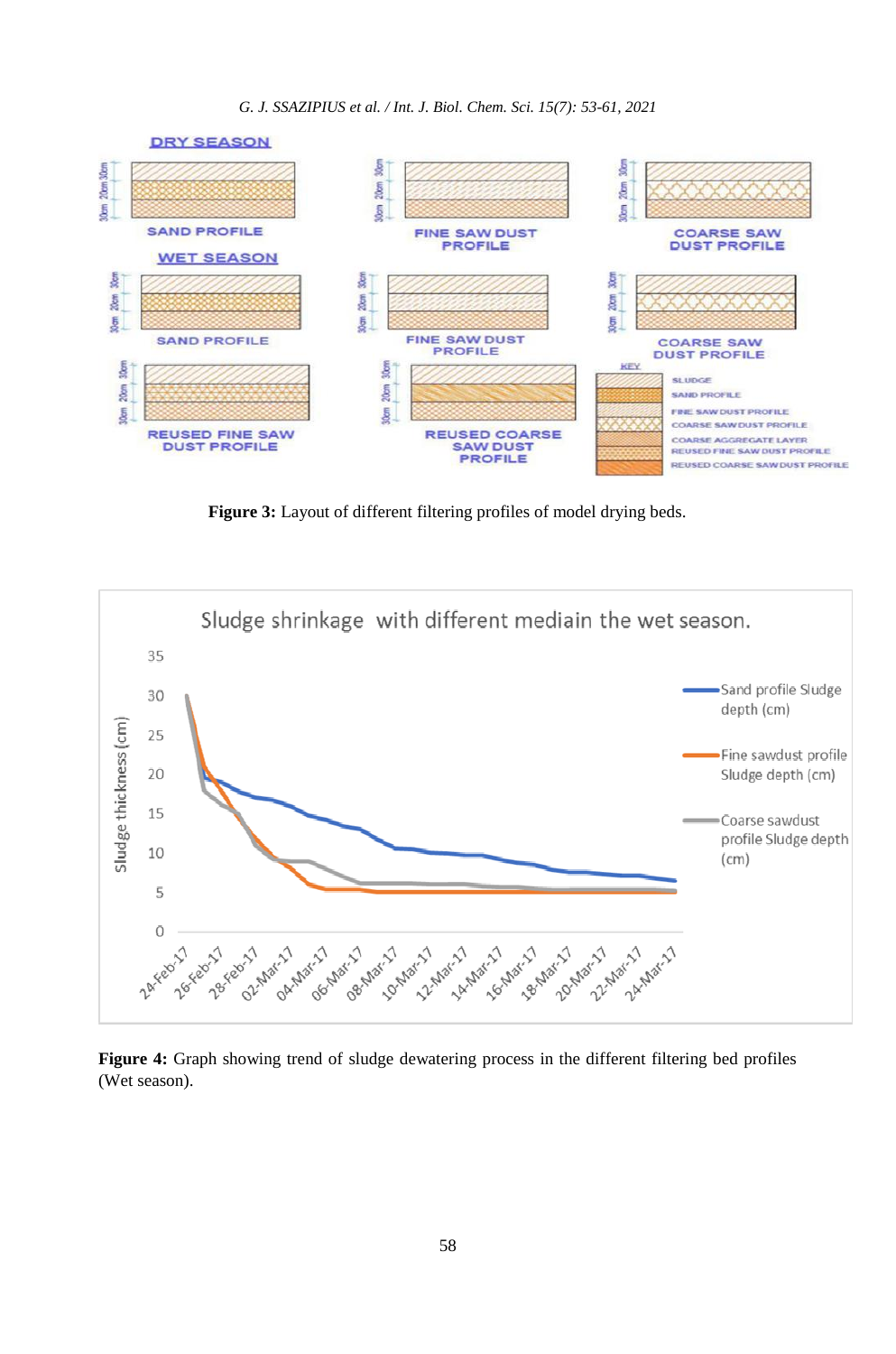

**Figure 5:** Graph showing trend of sludge dewatering process in the different filtering bed profiles (Dry season).



Figure 6: Graph of moisture content values for sludge (Wet season).



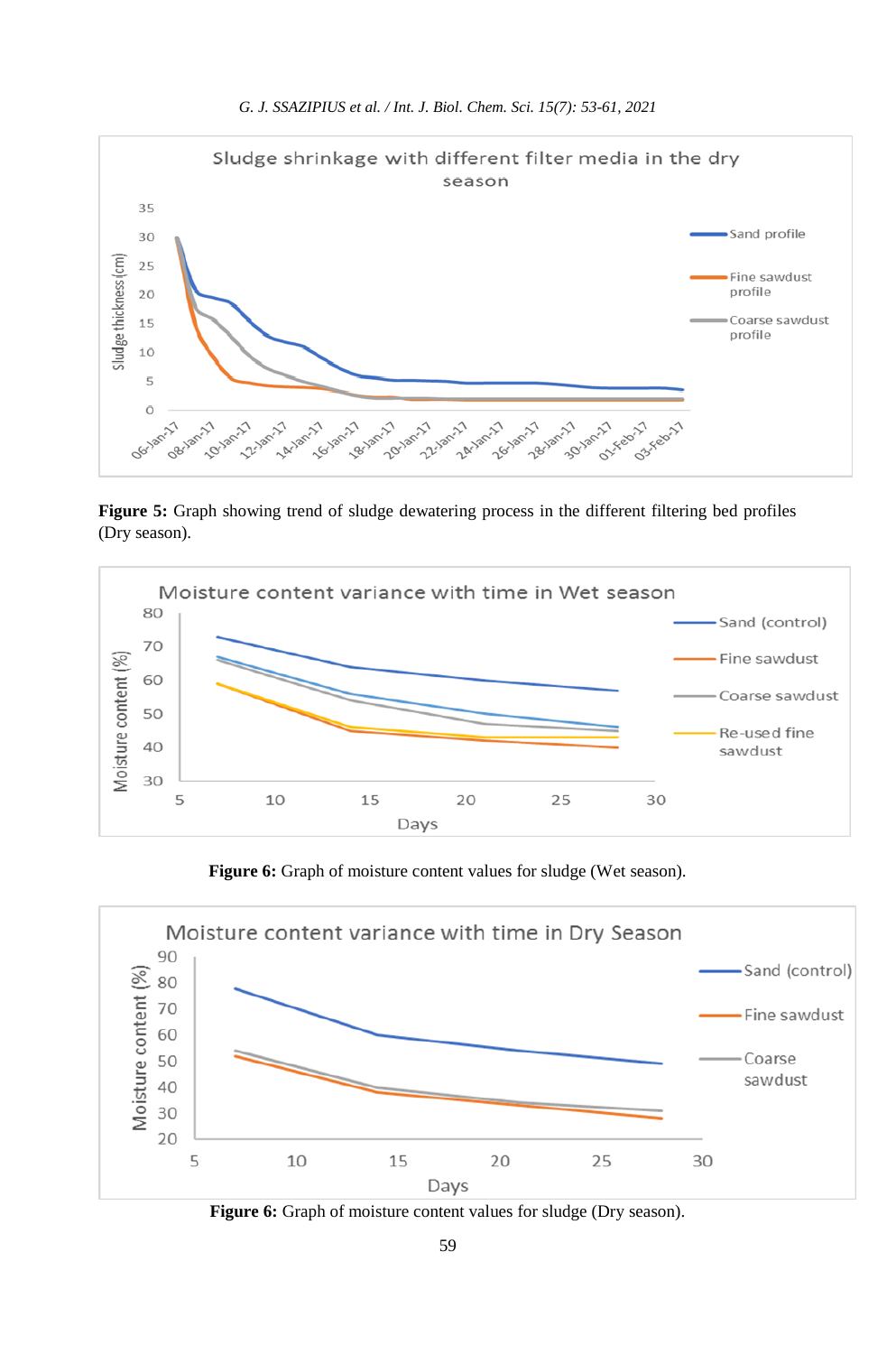

**Figure 8:** Sludge phase duration in different filtering profiles (dry season).



**Figure 9:** Sludge phase duration in different filtering profiles (dry season).

#### **RESULTS AND DISCUSSION**

Results for the dry season show that there was a drastic decrease in sludge depth (shrinkage) for all three media types after a period of 8 days followed by a gradual decrease in sludge depth up to 28 days. The mean sludge depth of sand, coarse sawdust and fine sawdust after 8 days were  $14.9 \pm 7$  cm,  $10 \pm 8.3$  cm and  $7.9\pm8.2$  cm respectively. This implies that effective dewatering happens for the first 8 days with the best performing media being fine

sawdust, coarse sawdust and lastly sand. Sludge depth of sand, coarse sawdust and fine sawdust after 28 days of study were 8.5±6.6 cm,  $5.2\pm6.5$  cm and  $4.2\pm5.7$  cm respectively. Independent two sample t-tests assuming equal variances shows that there is a significant difference between the mean sludge depth of sand and fine sawdust  $t(df) = 56$ ,  $p < 0.05$ ). There was no significant difference in the mean sludge shrinkage depth of fine sawdust and coarse sawdust. Similar results were obtained